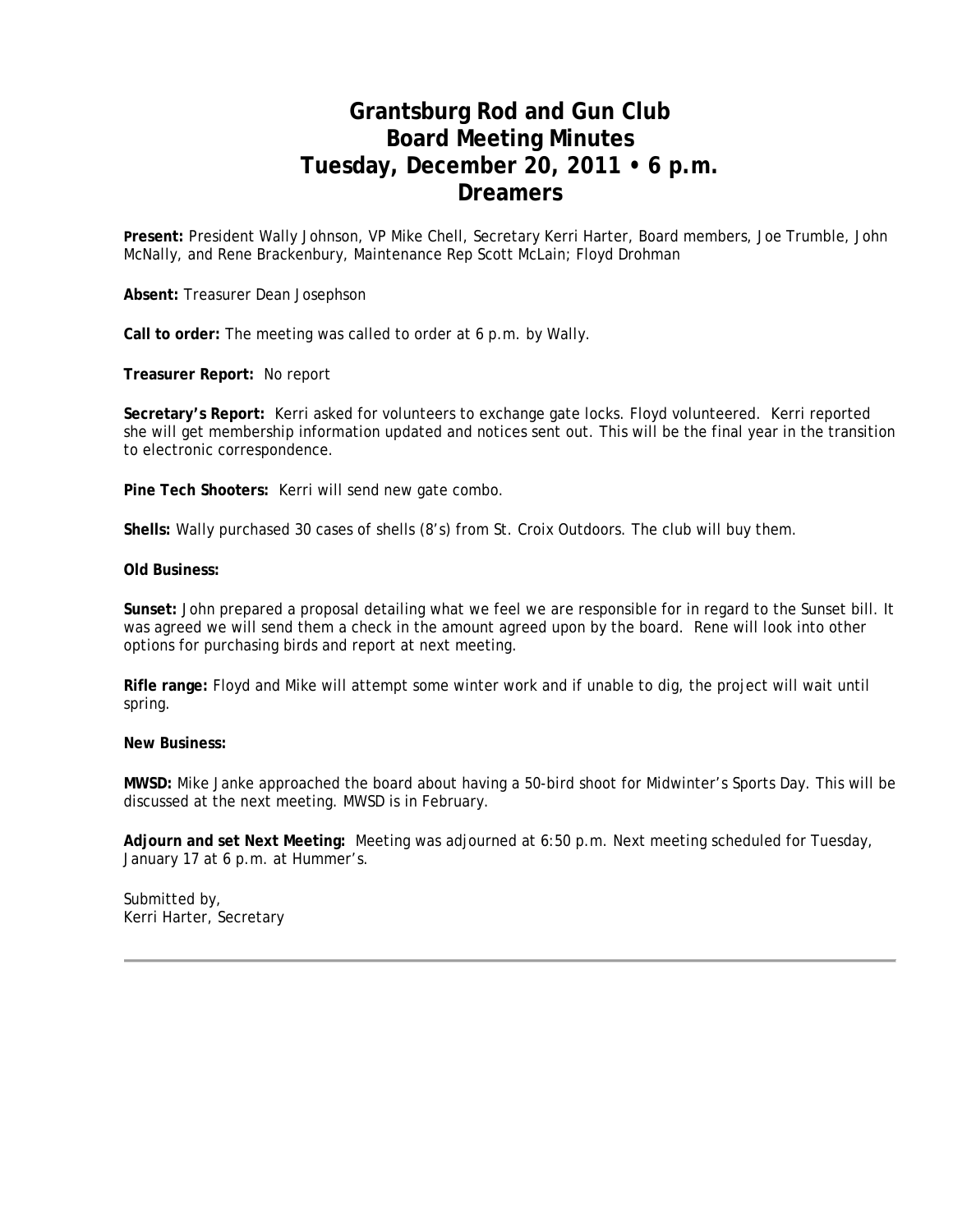## **Grantsburg Rod and Gun Club Board Meeting Minutes Thursday, October 20, 2011 • 6 p.m. Gun Club (Old House)**

**Present:** Secretary Kerri Harter, Board members, Joe Trumble, John McNally, Maintenance Rep Scott McLain. Guest Mike Alderman of Jensen-Sundquist Ins.

**Present via speaker phone:** Treasurer Dean Josephson

**Absent:** President Wally Johnson, VP Mike Chell

**Call to order:** The meeting was called to order at 6 p.m. by Kerri.

Mike Alderman was moved to the top of the agenda. As the club's insurance rep, he suggested the club change from Capitol to West Bend Insurance. West Bend is a company that specializes in gun clubs and offers a better coverage at comparable cost. All agreed.

**Treasurer Report:** Dean reported Wayne Lake is paid in full.

**Secretary's Report:** Nothing to report.

**Turkey Shoot:** A profit of over \$700 was made.

**Work Night:** Buildings need to be winterized.

**Adjourn and set Next Meeting:** Meeting was adjourned at 7 p.m. Next meeting is set for Tuesday, November 15 at 6 p.m. Location to be determined based on weather.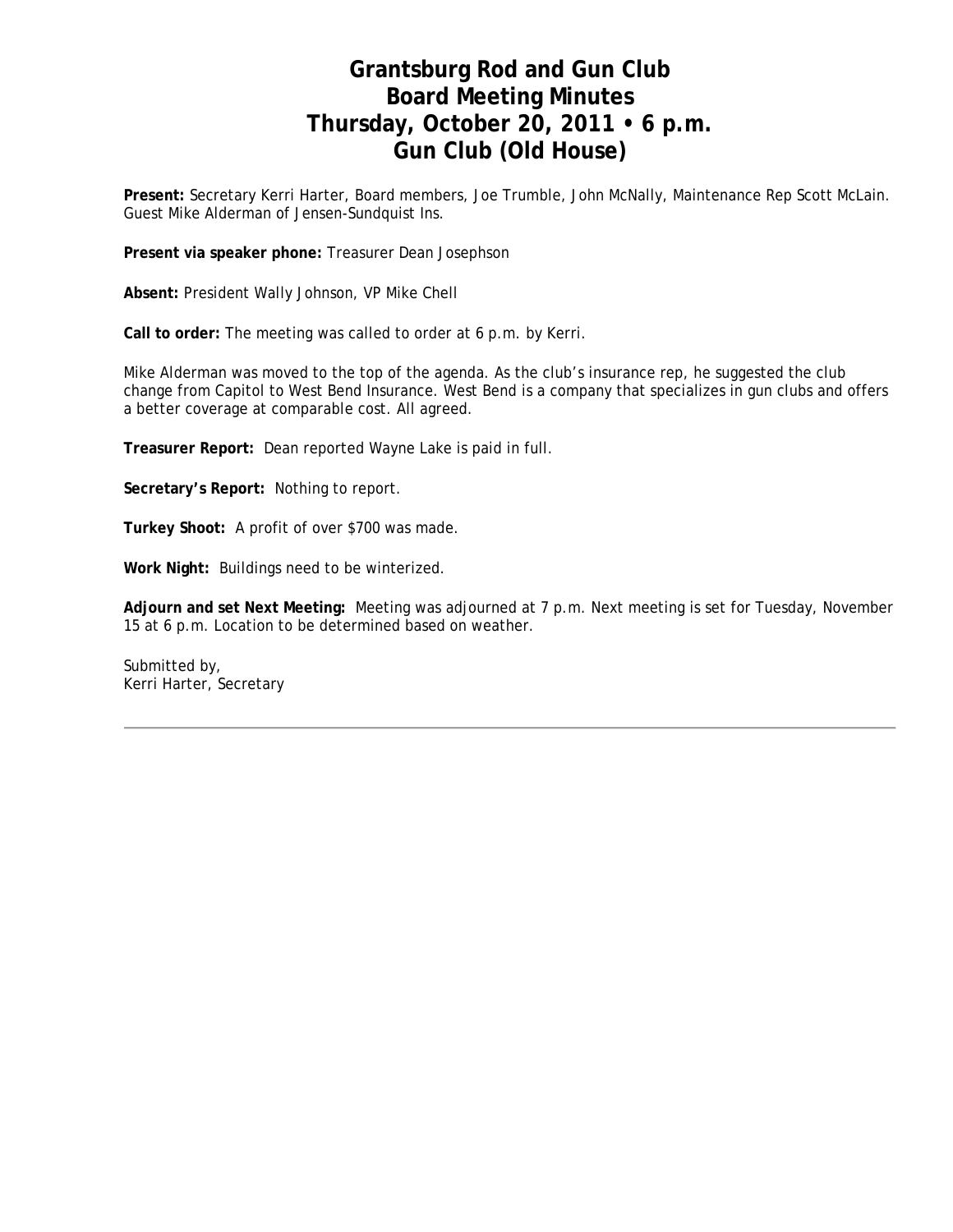# **Grantsburg Rod and Gun Club Board Meeting Minutes Thursday, September 8, 2011 • 6 p.m. Gun Club (Old House)**

**Present:** President Wally Johnson, VP Mike Chell, Secretary Kerri Harter, Board members, Joe Trumble, John McNally, Maintenance Rep Scott McLain. A representative for the Pine Tech Shooters joined the meeting.

**Present via speaker phone:** Treasurer Dean Josephson

**Absent:** Board member Rene Brackenbury

**Call to order:** The meeting was called to order at 6 p.m. by President Wally Johnson.

**Treasurer Report:** Treasurer's report was reviewed and approved.

**Secretary's Report:** Nothing to report.

**Turkey Shoot:** Kerri ordered 50 turkeys from Market Place Foods. Dennis Corty will get 30 3-packs of cheese from Burnett Dairy. When prizes are exhausted, cash will be awarded. There will be a limit on number of physical prizes (turkeys and cheese) a shooter can win.

**Work Night:** There will be a work night Friday, Sept. 17 (day before Turkey Shoot). John will send a mass email out to members. This will be a general work day as well as preparing for the Turkey Shoot.

**Storm Insurance Claim:** The claim for the damages from the July 1 storm has been turned in and approved.

**New Sewer at old building:** Completed.

**Adjourn and set Next Meeting:** Meeting was adjourned at 7 p.m. Next meeting is set for Thursday, October 13 at 6 p.m.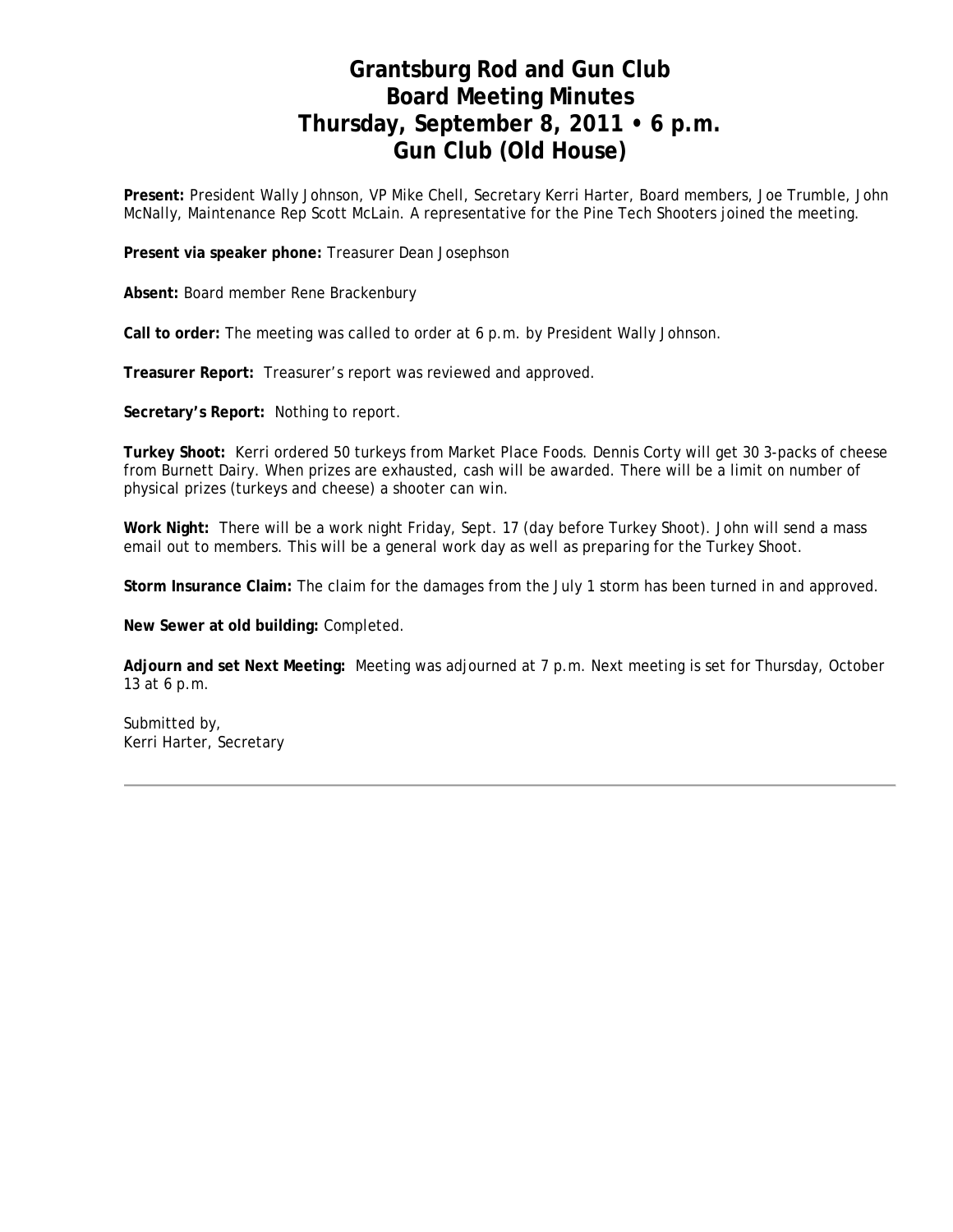# **Grantsburg Rod and Gun Club Board Meeting Minutes Thursday, August 11, 2011 • 8 p.m. Gun Club (Old House)**

**Due to the July 1 storm damage, there was no July board meeting.**

**Present:** President Wally Johnson, Secretary Kerri Harter, Board members Rene Brackenbury, Joe Trumble, John McNally

**Absent:** Vice President Mike Chell, Treasurer Dean Josephson

**Call to order:** The meeting was called to order at 8 p.m. by President Wally Johnson.

**Treasurer Report:** Treasurer's report was reviewed and approved.

**Secretary's Report:** Nothing to report.

**Grudge Match/Sunday Shoot:** Grudge match with South Fork the following night. Sunday shoot the following Sunday. Club is stocked and ready.

**Donations:** The club received a \$2,000 cash donation from the Walter Jensen Family to be used for storm damage renovation and the club also received a \$2,000 anonymous donation. Kerri will send a thank you to the Jensen Family. A memorial plaque will be placed in the rifle range in honor of the Walter Jensen Family.

**Turkey Shoot:** Kerri will take care of advertising and talking with the grocery store about turkeys.

**Adjourn and set Next Meeting:** Meeting was adjourned at 9:15 p.m. Next meeting is set for Thursday, September 8 at 6 p.m.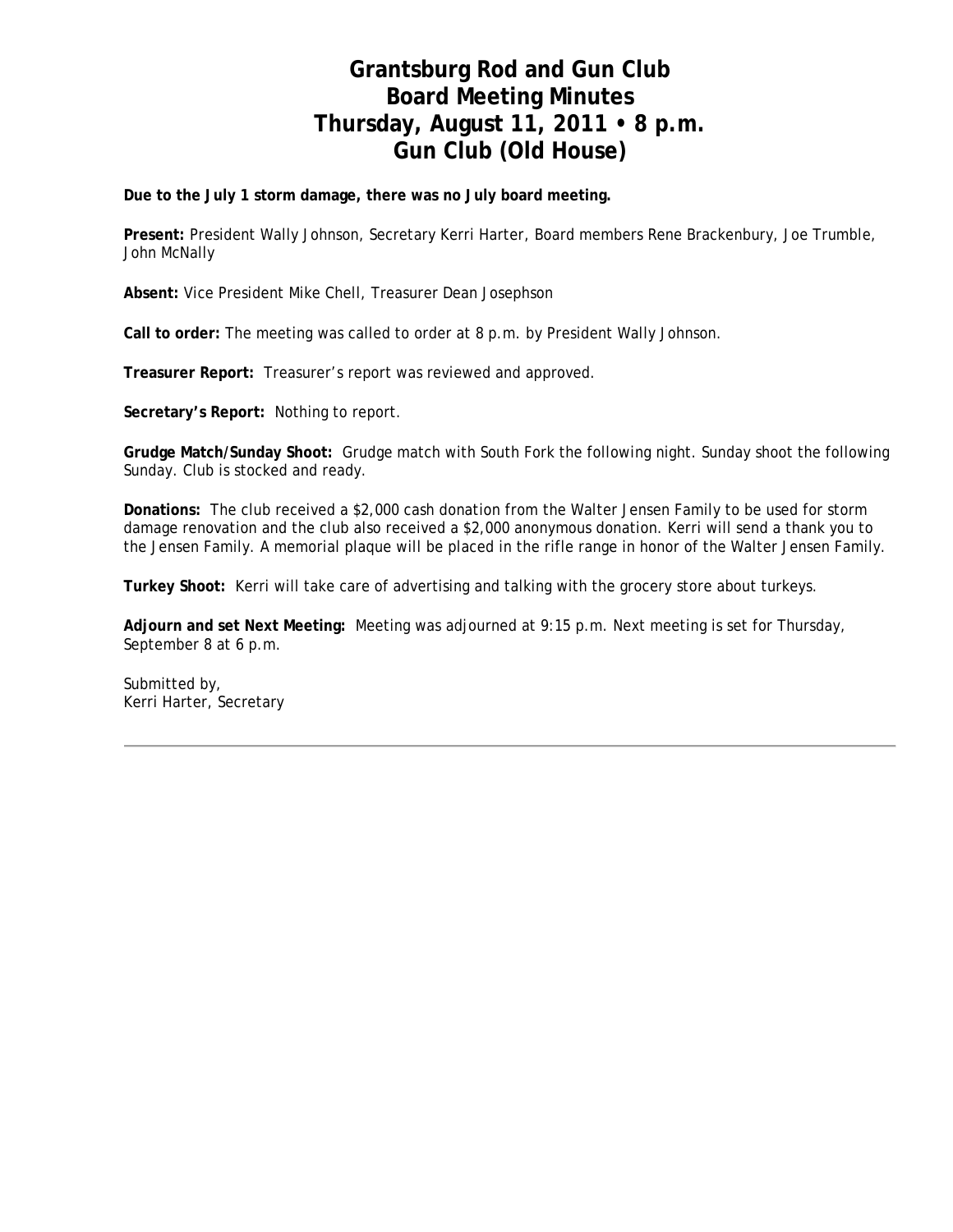# **Grantsburg Rod and Gun Club Board Meeting Minutes Thursday, June 16, 2011 • 7 p.m. Gun Club (Old House)**

**Present:** President Wally Johnson, Secretary Kerri Harter, Board members Rene Brackenbury, Joe Trumble, John McNally

**Absent:** Vice President Mike Chell

**Present via Speaker Phone:** Dean Josephson, Treasurer

**Call to order:** The meeting was called to order at 7 p.m. by President Wally Johnson.

**Treasurer Report:** Treasurer's report was reviewed and approved.

Dean advised the board he will be picking up a new fire extinguisher to be in compliance with the Fire Department's recommendations.

**Secretary's Report:** Kerri will begin advertising for the 100 Bird Shoot scheduled for July 9.

**Clean up day summary:** John reported several items were accomplished during workday. He will update the list of projects and post. Another workday on a Thursday later in the season will be considered.

#### **2011 Grudge Match Dates:**

 July 22 at Cushing and July 29 at Grantsburg August 5 at South Fork and August 12 at Grantsburg

#### **UPDATES:**

**Old Building:** Siding options were discussed for the new addition.

**3rd Trap:** It was agreed to cash in the \$5,000 CD and purchase a refurbished trap thrower. John will work on a plan/layout for a walk-in house with retractable roof.

**Tree clearing:** More to be done between trap and skeet ranges at the next workday.

**History of Club for website:** John has put some items on the website. He will continue as info comes in.

**Adjourn and set Next Meeting:** Meeting was adjourned at 8 p.m. Next meeting set for Thursday, July 7.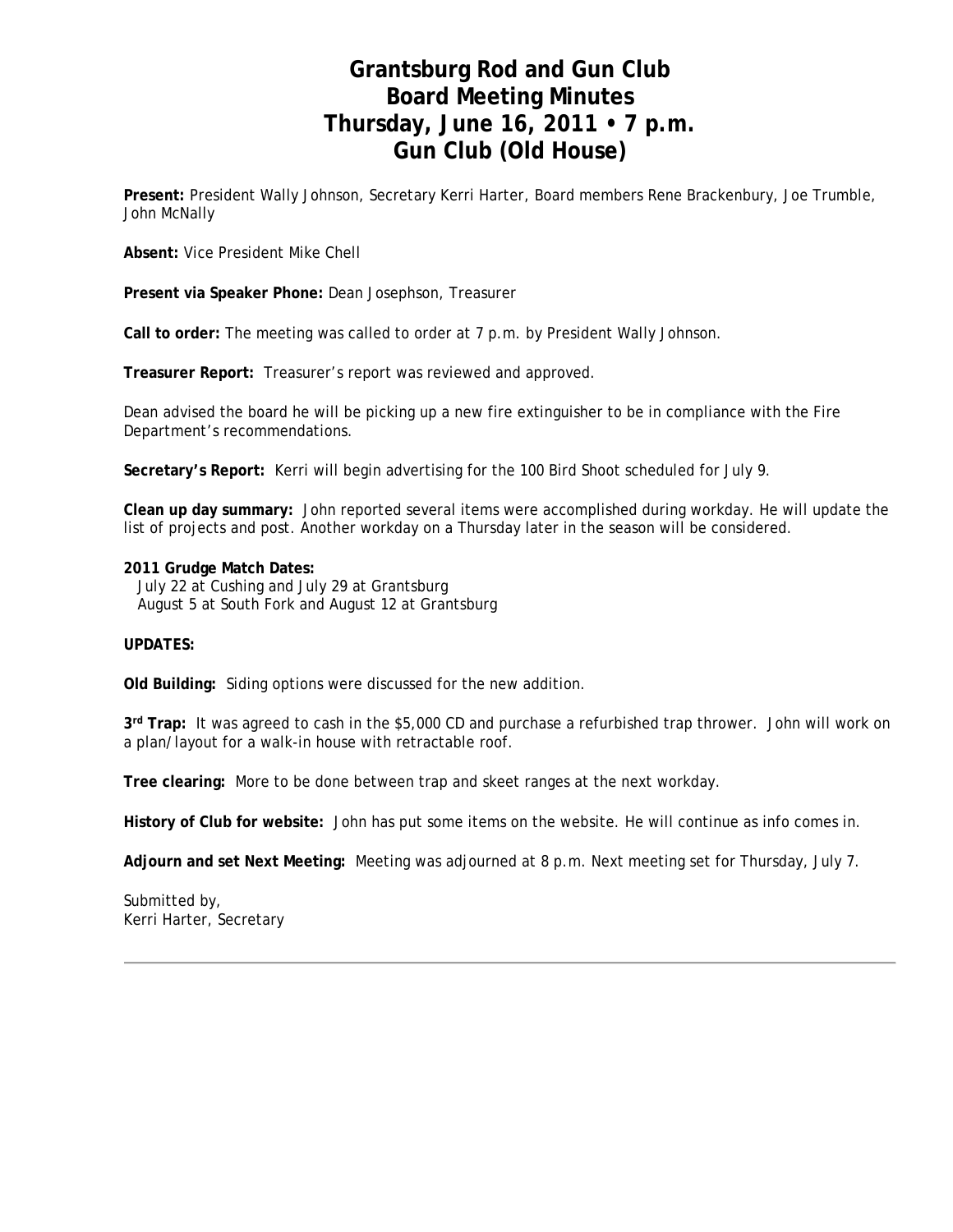## **Grantsburg Rod and Gun Club Board Meeting Minutes Thursday, May 19, 2011 • 7 p.m. Gun Club (Old House)**

**Present:** President Wally Johnson, Vice President Mike Chell, Secretary Kerri Harter, Board members Rene Brackenbury, Joe Trumble, John McNally and Maintenance Rep Scott McLain. Member Dan Greene.

**Present via Speaker Phone:** Dean Josephson, Treasurer

**Call to order:** The meeting was called to order at 7 p.m. by President Wally Johnson.

**Treasurer Report:** Report reviewed and approved.

**Secretary's Report:** Kerri reported that the club's beer license and Seller's Permit were being renewed.

**Clean up day:** Thursday, June 2 will be the next clean up day. John has a master list of projects for that day. Scott will contact representatives from each team to inform them of the need for volunteers.

### **UPDATES:**

**Old Building:** Bathrooms are completed. The large room will be cleaned during clean up day.

**Tree clearing:** Dan Greene brush hogged the brush between the skeet and trap ranges. It was agreed to clear the small trees in that area to open things up more.

**History of Club for website:** John will talk with Don Chell regarding history of the club and then add this to the website.

**Conceal and Carry courses**: The May 14 class had a poor turnout. John and Scott will draft a policy for rental of the club grounds most likely based on number of attendees. June 11th is the advanced course.

**Adjourn and set Next Meeting:** Meeting was adjourned at 8:15 p.m. Next meeting set for Thursday, June 16th at 7 p.m. in the old clubhouse.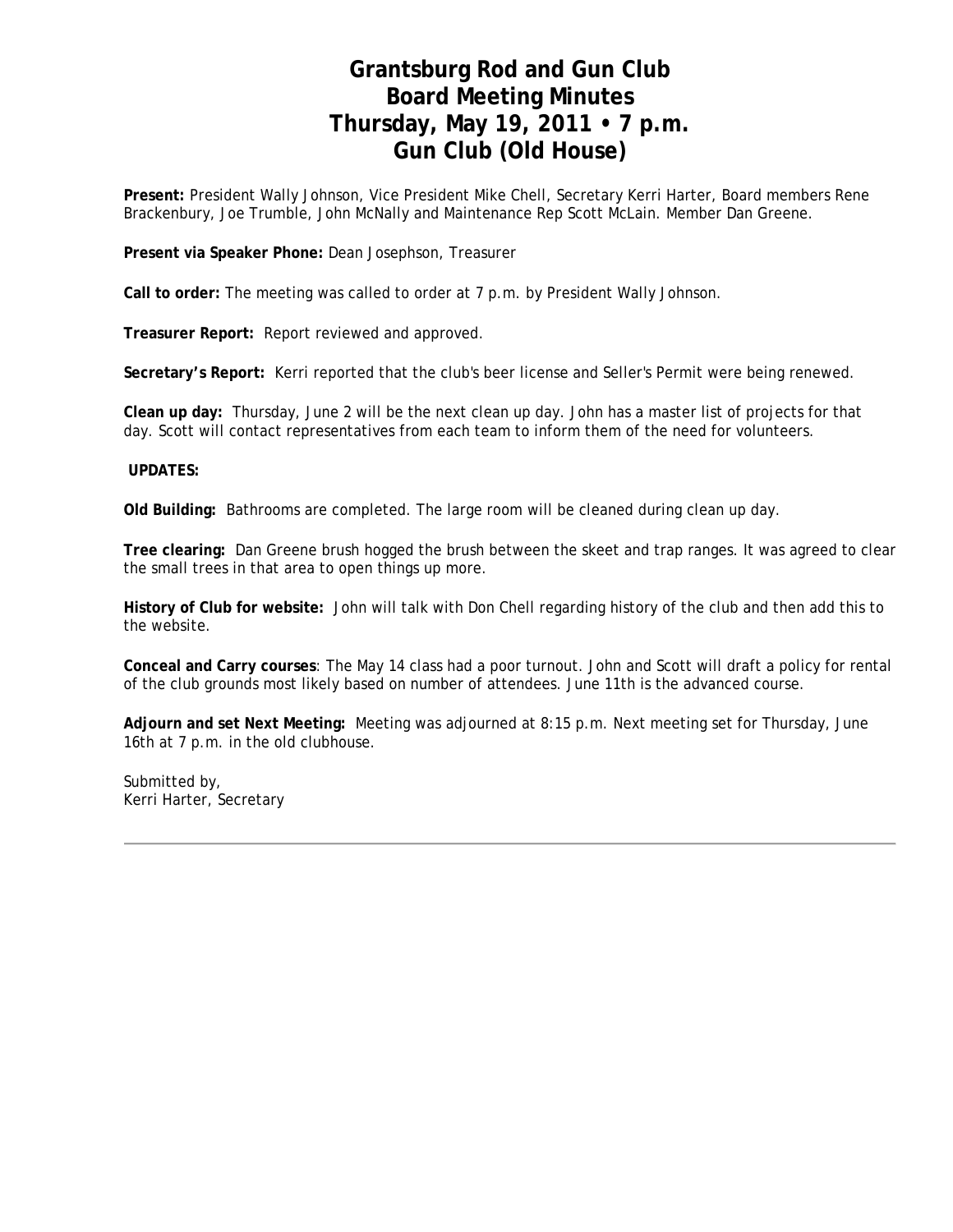# **Grantsburg Rod and Gun Club Board Meeting Minutes Thursday, April 14, 2011 • 7 p.m.**

**Present:** President Wally Johnson, Vice President Mike Chell, Secretary Kerri Harter, Board members Rene Brackenbury, Joe Trumble, John McNally and Maintenance Rep Scott McLain.

**Present via Speaker Phone:** Dean Josephson, Treasurer

**Call to order:** The meeting was called to order at 7 p.m. by President Wally Johnson.

**Treasurer Report:** Report was reviewed and approved Dean reported the bird exchange will take place Monday. Wally volunteered to be present to assist and unload.

**Secretary's Report:** Nothing to report.

**Concessions:** Carrie Doornink will do Monday night concessions.

The board agreed to a new paid position for Thursday evenings during practice. This position is separate from the Monday night concessions. This position will clean the new bathrooms every Thursday BEFORE 5:30 p.m. and then work concessions bartending, cooking and shutting down the kitchen. This person will be paid \$10 per hour + tips, with a minimum of \$30 per night.

**Clean up day:** Due to the snow, clean up day consisted mainly of cleaning the new clubhouse and some work on the pistol and rifle ranges. Another clean up day will be scheduled when the weather improves.

#### **UPDATES:**

**Building:** Insulating and sheeting is done. Wally and Kerri will paint the bathrooms in the next few weeks. It was agreed to put a sealant on the bathroom floors and purchase that at Darrell's. Once the painting is done, the toilets and sinks will be ready to install.

**Memorial Trees:** Continue to monitor progress this spring on how they are doing.

#### **NEW BUSINESS:**

**Jobs for clean up day:** It will be added to the Maintenance Committee Job Description to make a list of jobs for Clean Up Day. This will be submitted to the board, and a board member will organize and recruit help.

**Conceal and Carry courses**: are tentatively scheduled for May 14, June 11 (Advanced), and Sept. 10 (TBD). These are tentative dates only. Prepayment will be required to attend.

**Beer Prices:** Raised from \$1.50 to \$2.00 effective immediately.

**Adjourn and set Next Meeting:** Meeting was adjourned at 8:15 p.m. Next meeting set for Thursday, May 19 at 7 p.m. in the old clubhouse.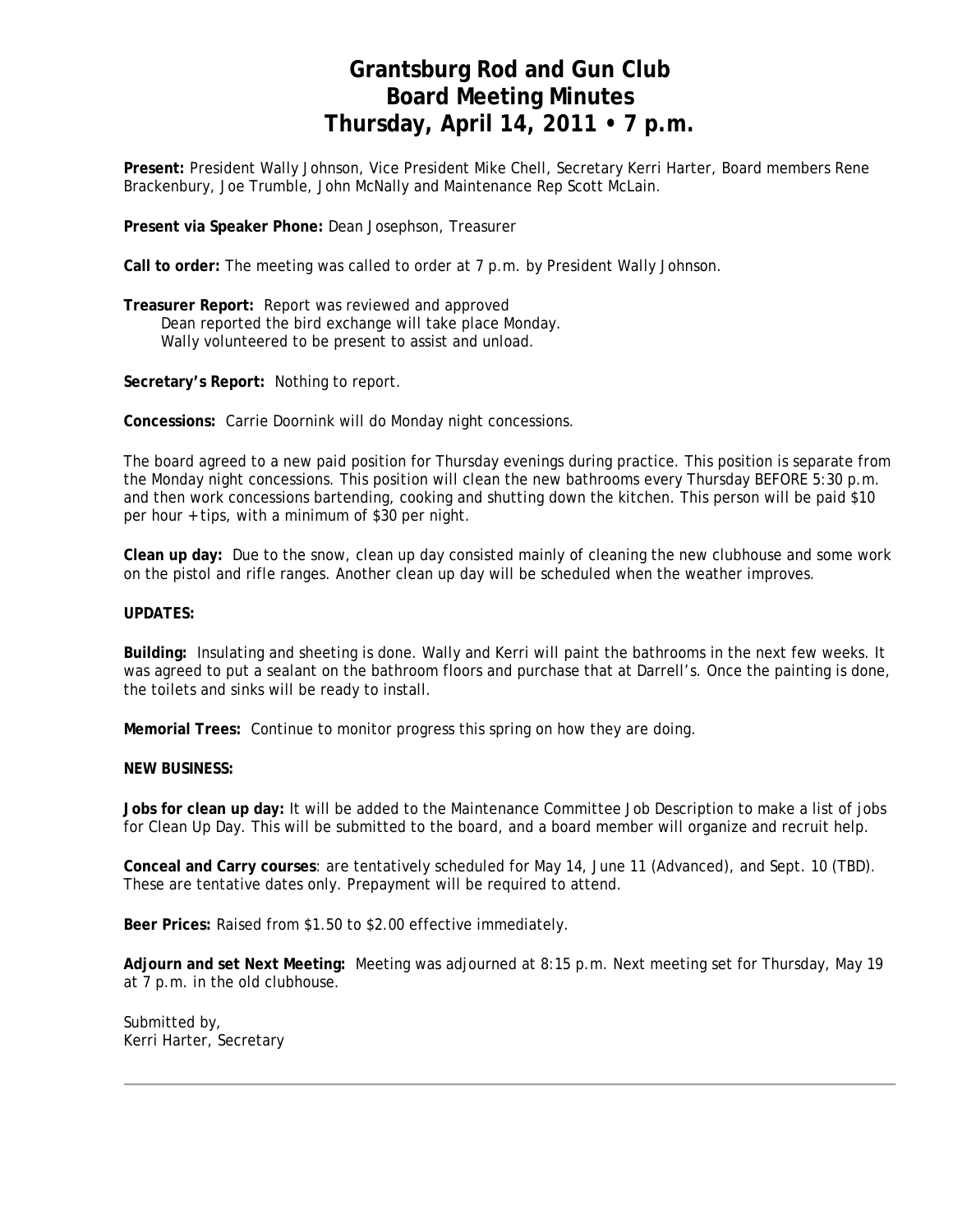# **Grantsburg Rod and Gun Club Board Meeting Minutes Tuesday, March 15, 2011 • 6 p.m.**

**Present:** President Wally Johnson, Vice President Mike Chell, Secretary Kerri Harter, Board members Rene Brackenbury, Joe Trumble, John McNally and Maintenance Rep Scott McLain.

**Absent:** Dean Josephson, Treasurer was present via Blackberry phone.

**Call to order:** The meeting was called to order at 6:10 p.m. by President Wally Johnson.

**Treasurer Report:** Report was reviewed and approved.

**Secretary's Report:** Nothing to report.

**Updates:**

**Building:** Insulating to start next week. Approximate costs to finish old building and ranges: \$100 (pistol range); \$1700 (old club house); \$200 (rifle range).

**Memorial Trees:** Continue to monitor progress this spring on how they are doing.

**New Business:** 

**Adjourn and set Next Meeting:** Meeting was adjourned at 6:30. Next meeting set for Thursday, April 14.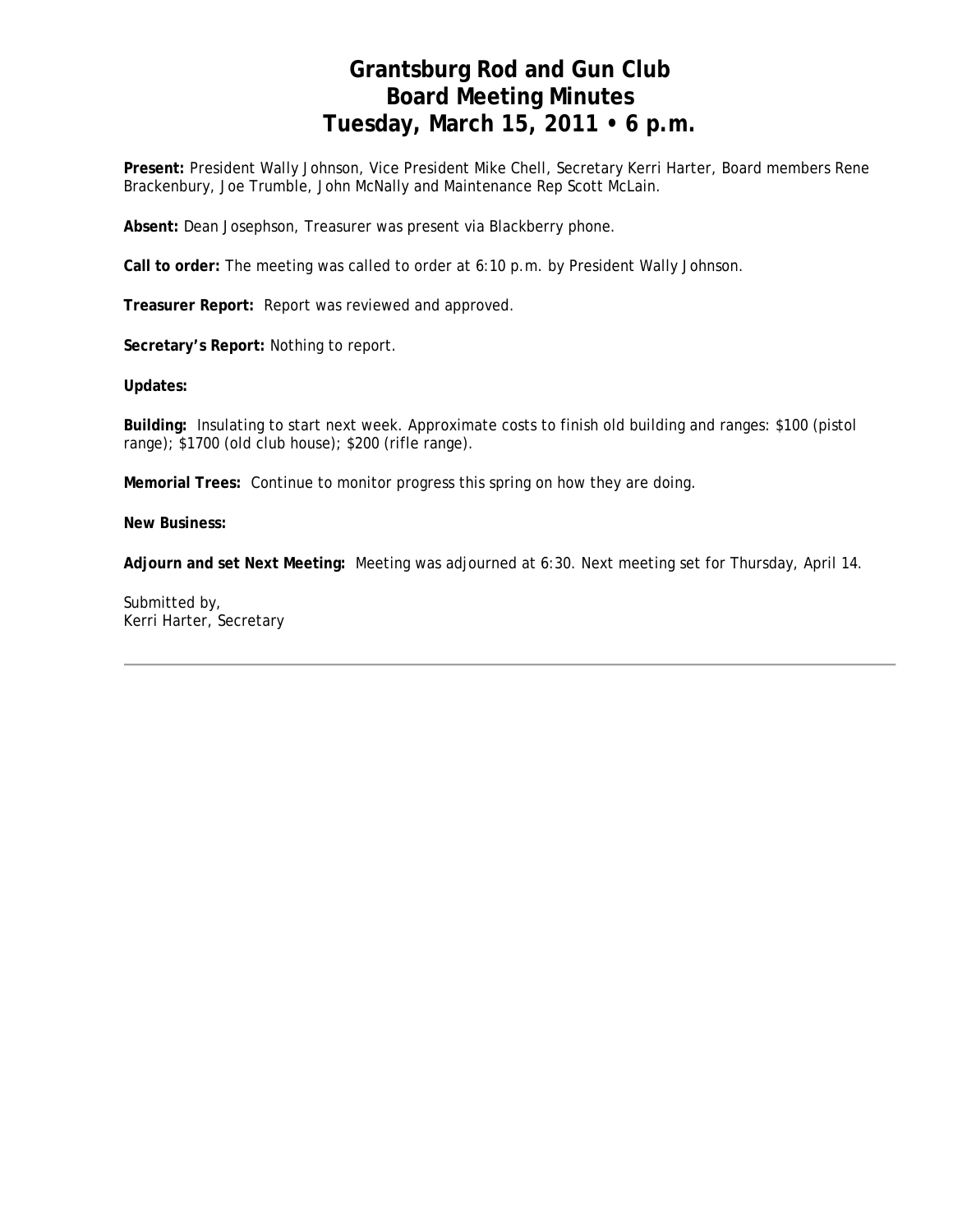# **Grantsburg Rod and Gun Club Board Meeting Minutes Monday, February 21, 2011 • 6 p.m.**

**Present:** President Wally Johnson, Vice President Mike Chell, Treasurer Dean Josephson, Secretary Kerri Harter, Board members Rene Brackenbury, Joe Trumble and Maintenance Rep Scott McLain. Floyd Drohman.

**Absent:** Board member John McNally.

**Call to order:** The meeting was called to order at 6:10 p.m. by President Wally Johnson.

**Treasurer Report:** Report was reviewed and approved.

#### **Secretary's Report:**

DFS scholarships will be TWO \$250 scholarships payable after fall 2011 semester is completed. MWSD donation of \$100 in the form of toys for the corn pile was completed. Pine Tech is updated with a current signed contract. Mark Baker will assist with website.

### **UPDATES:**

**Building:** Insulating to be done this winter.

**Memorial Trees:** Continue to monitor progress this spring on how they are doing.

**New Business:** Dean requested bids for the remainder of the renovation project. This will include the Range and the Bathrooms.

2011 dates are set and on the website.

**Adjourn and set Next Meeting:** Meeting was adjourned at 7:15 p.m. Next meeting set for March 15 at 7 p.m. at the club.